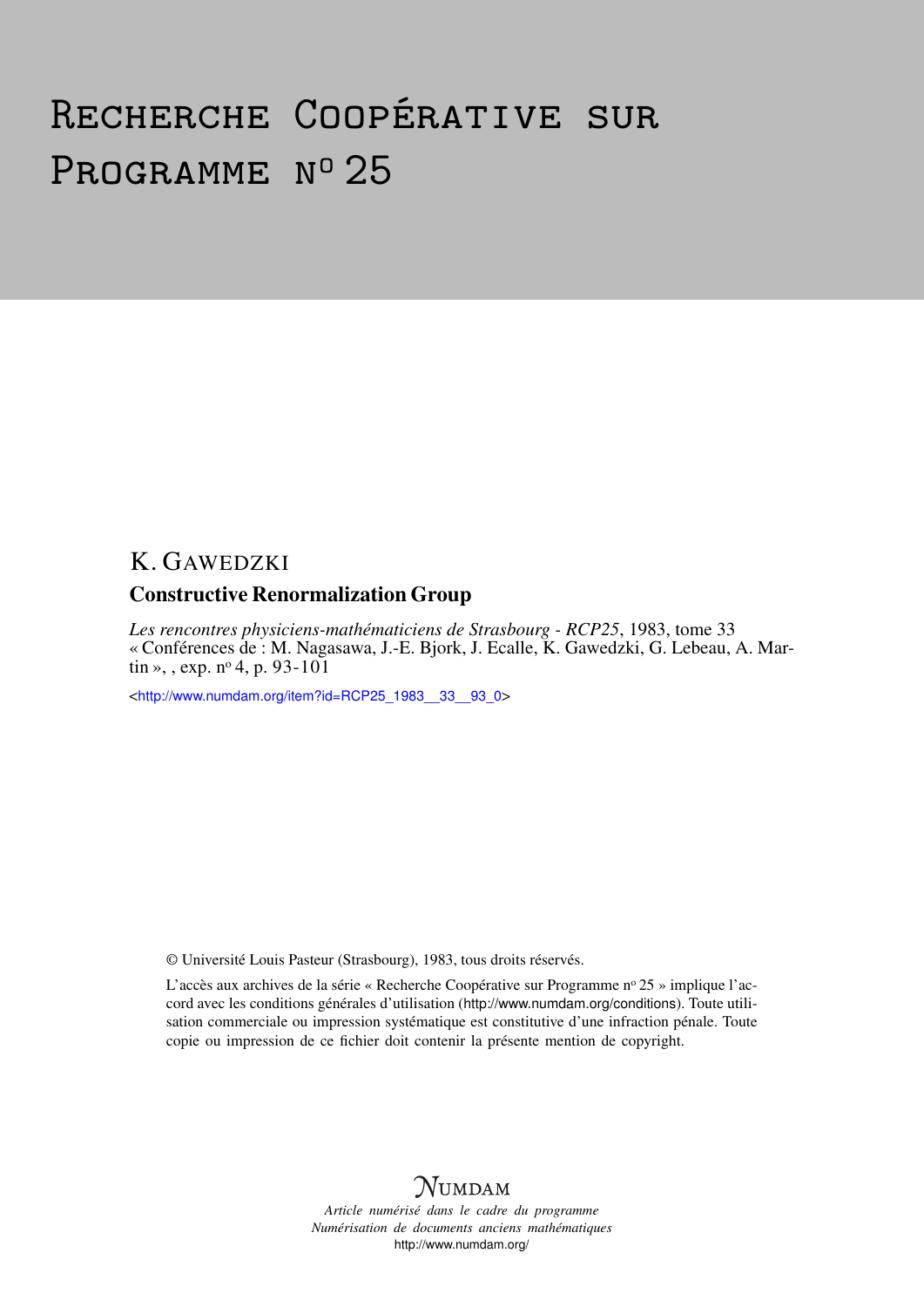#### CONSTRUCTIVE RENORMALIZATION GROUP

K. GAWEDZKI

The present lecture describes the attemps by A. Kupiainen and myself, paralleled by other approaches, to bring under control Systems of equilibrium classical statistical mechanics exhibiting strong correlations among infinite number of degrees of freedom.

As a typical example, we shall consider a lattice unbounded spin system ( $\phi_{\mathbf{v}}$ ) ,  $\mathbf{x} \in \mathbb{Z}^{\mathbf{G}}$  (random field) described by the Gibbs state given formally (or rigorously in finite volume) by

(1) 
$$
\frac{1}{Z} e^{-V(\phi)} d\mu_{(-\Lambda)}^{-1}(\phi)
$$

 $-\frac{1}{2}$   $\Sigma$   $(\phi - \phi)$ <sup>2</sup> where  $d\mu$  *.* ( $\phi$ ) =  $\frac{1}{7}$  e <sup>2</sup>  $\langle xy \rangle$  <sup>x</sup> <sup>y</sup>  $\pi$   $d\phi$  is the gaussian measure with  $(-\Delta)^{-1}$   $\qquad \qquad$  x covariance  $(-\Delta)^{-1}$  and  $V(\phi)$  is an interaction e.g.  $V(\phi) = \Sigma V(\phi_{v})$  or χ (φ) =  $\sum x(y(\phi_x - \phi_y))$ . The strong correlations of  $\phi_x$ 's are signaled by the  $\langle xy \rangle$ power-law decay of the correlation function

(2) 
$$
\langle \phi_x; \phi_y \rangle^C = \langle \phi_x \phi_y \rangle - \langle \phi_x \rangle \langle \phi_y \rangle - \frac{1}{|x-y|} \frac{1}{|x-y|^\alpha}
$$

*J J J* jx-yj**-^oo** |x-y| (critical regime) as opposed to the case of massive regime where

- 93 -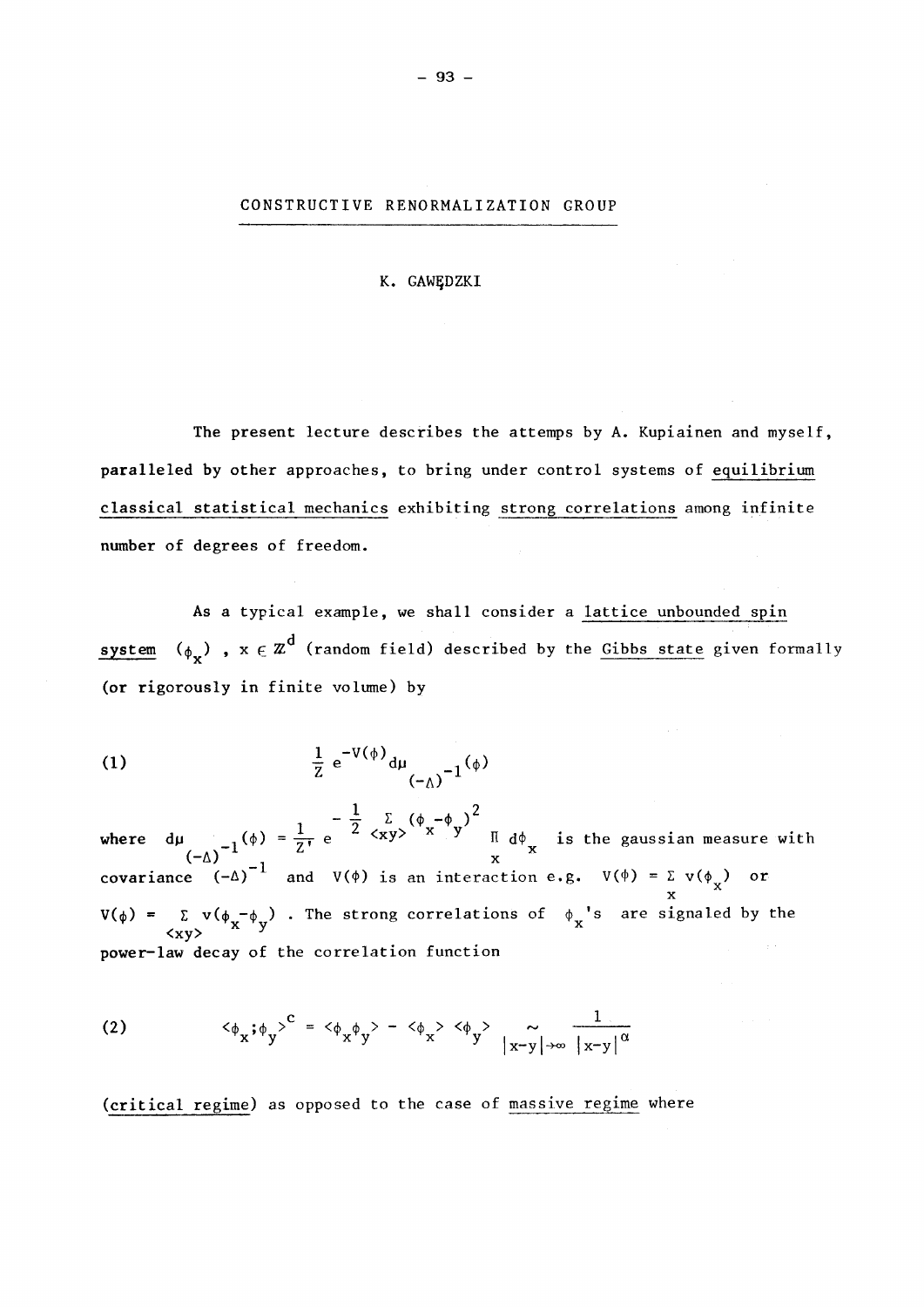(3) 
$$
\langle \phi_x; \phi_y \rangle^c \sim e^{-|x-y|/\xi}
$$

#### **( is called the** corrélation length).

For the critical systems not much has been known on the rigorous **bases.** It has to be contrasted with the case of systems with small  $\xi$  which **by** various expansion techniques are under good rigorous control. There exists however a powerful heuristic tool just designed for the study of systems with **no** length scale of the type of  $\xi$  : this is the renormalization group of Wilson, Kadanoff and others. The idea is to introduce by hand a sequence of length scales L<sup>n</sup> reducing the system to an iteration of problems with correlations decaying exponentially on distance L. These problems are subsequently **studied** by perturbation expansion or numerically.

Our approach may be rephrased as an attempt at a non-perturbative **control of the** renormalization group.

Upon the rescaling the lattice spacing to 1, the problem of the existence of continuum limits of lattice approximations to the euclidean quantum field theory models becomes the problem of control of the critical regime and **of the approach to it for a spin system on**  $\mathbb{Z}^d$  **. From this point of view our** ultimate goal is the construction of renormalizable asymptotically free models **of** quantum fields, possibly also non-asymptotically free ones and the understanding of their relation **to** the perturbation expansion.

Finally from the probabilistic point of view, we aim at limit theorems for sums of strongly correlated random variables  $\phi_{\mathbf{v}}$ .

 $-94 -$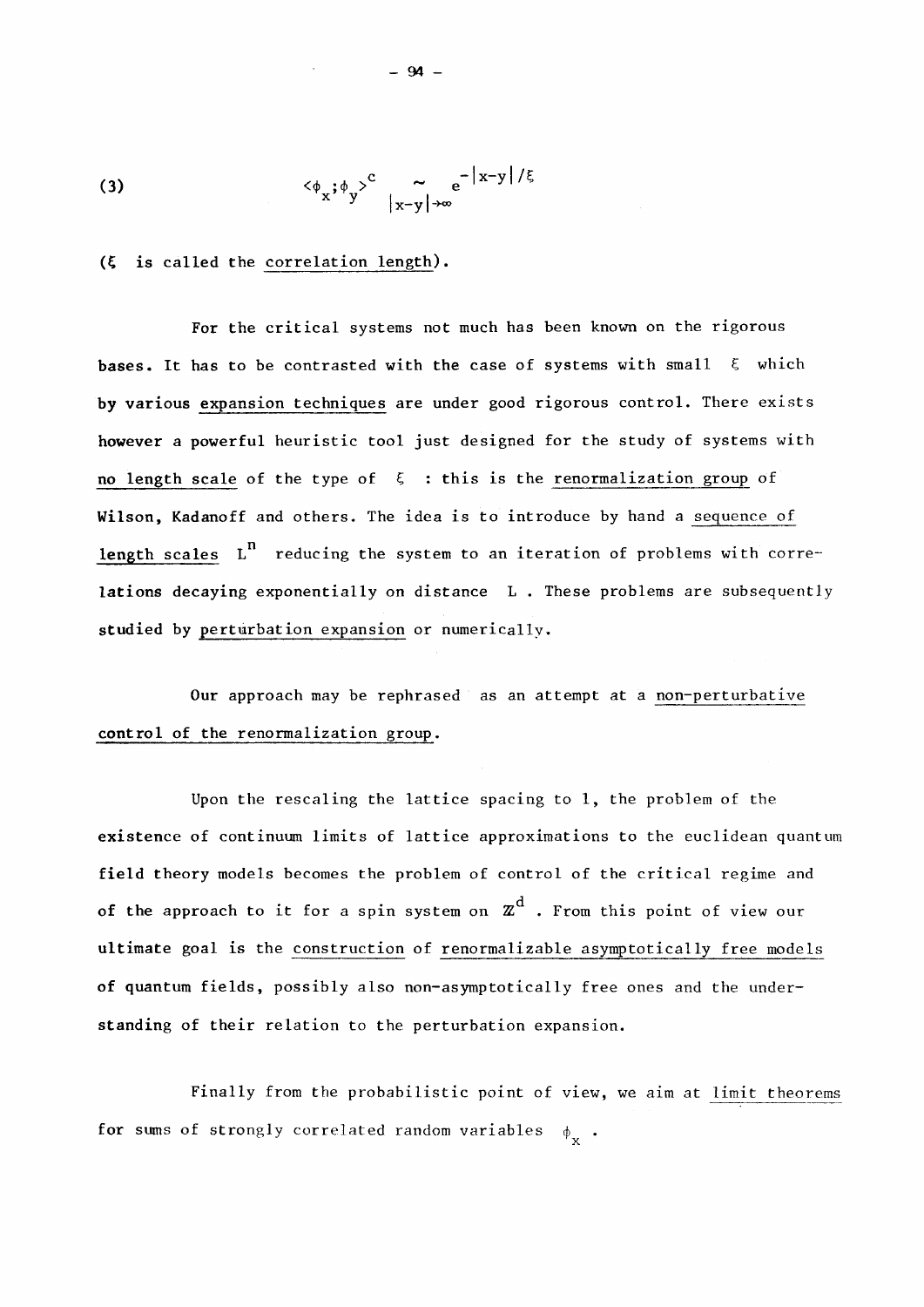The idea of the renormalization group is as follows : starting with **(1),** we notice that

(4) 
$$
(-\Delta)\frac{1}{xy} \sim \frac{1}{|x-y|^{d-2}}
$$
 for  $|x-y| \to \infty$ 

so that we can decompose

(5) 
$$
(-\Delta)^{-1}_{xy} = L^{d-2} (-\Delta)^{-1}_{x/L} y/L + F_{xy}
$$

**where** Γ has better decay properties. Changing slightly  $(-\Delta)^{-1}$  on the right **to some**  $(-\Delta)^{-1}$  we may attain  $\Gamma$  exponentially decaying on distance L and **positive definite.** Then with **(5) we** may associate the décomposition of the **field** 

(6) 
$$
\phi_{x} = L^{\frac{d-2}{2}} \psi_{x/L}^{1} + Z_{x}
$$

 $(-\Delta)$ 

(7) 
$$
d\mu_{(-\Delta)^{-1}}(\phi) = d\mu_{(-\Delta)^{-1}}(\psi^{1}) \times d\mu_{\Gamma}(Z).
$$

The decomposition (6) is into <u>long distance</u> component  $\psi^1$  and short distance fluctuation Z. Now the idea is to integrate out the short distance fluctuations and study the effective theory for the long distance component which is

(8) 
$$
\frac{1}{z_1} e^{-V_1(\psi^1)} d\mu_{(-\Delta)^{-1}_1(\psi^1)}
$$

with the effective interaction  $V_1$  given by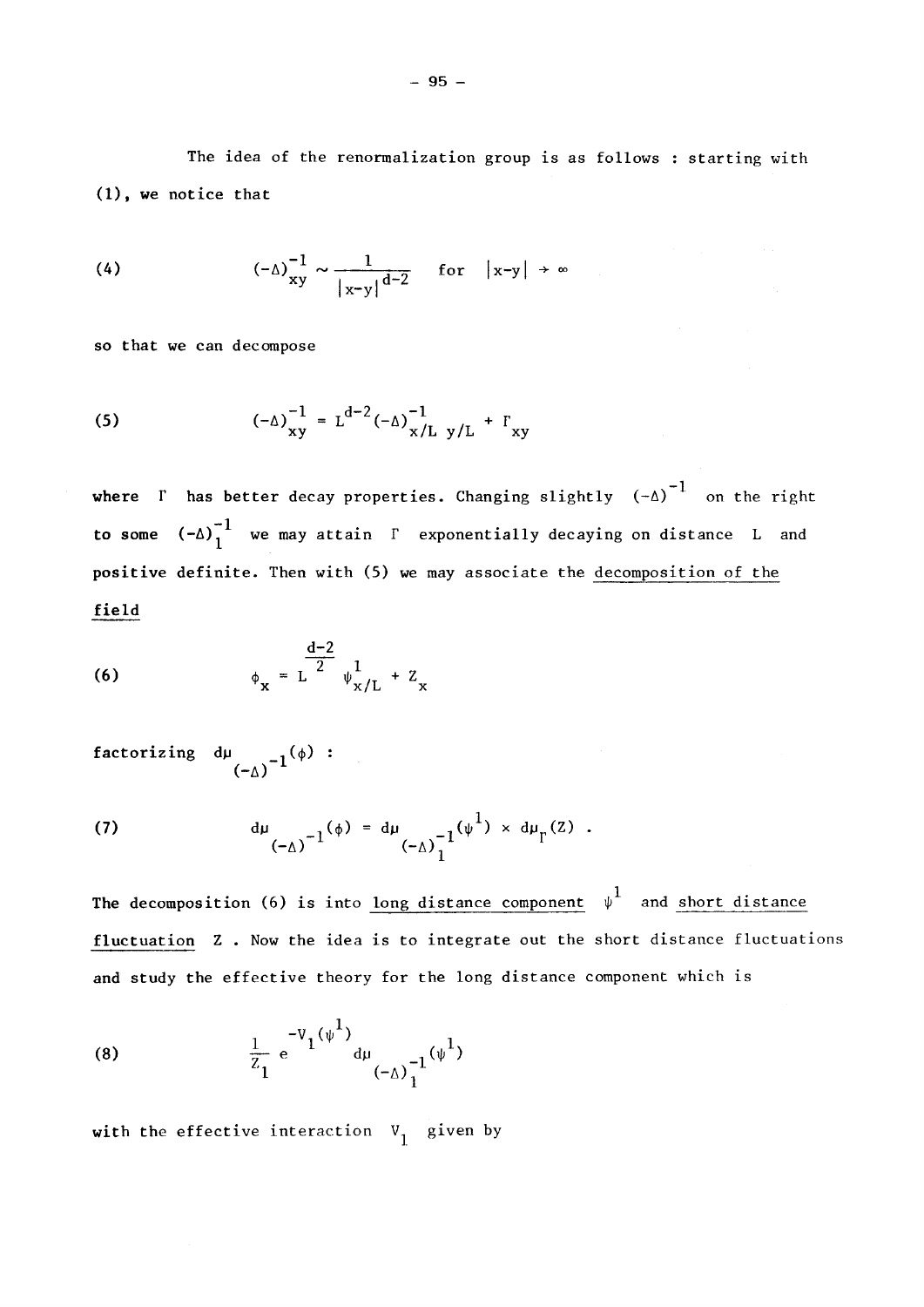(9) 
$$
e^{-V^1(\psi^1)} = \text{const} \int e^{-V(L^{\frac{2-d}{2}}\psi^1_{1/L}+Z)} d\mu_{\Gamma}(Z)
$$

- 96 -

(coarse graining). If Z is taken to have zero averages over Lx...xL blocks in  $z^d$  , then the  $\psi^1$  theory describes the distribution of the averages of  $\phi$  over these blocks (block spins), whence the ultimate relation to the limit theorems for sums of  $\phi_y$ 's.

Now, we may iterate the transformation  $V + V_1$ , after n steps arriving at

(10) 
$$
\frac{1}{Z_n} e^{-V_n(\psi^{11})} d\mu_{(-\Delta)}^{-1}(\psi^{11})
$$

with

(11) 
$$
e^{-V_n(\psi^n)} = \text{const } \int e^{-V_{n-1}(L^{\frac{2-a}{2}}\psi^n \cdot /L^{+Z^{n-1}})} d\mu_{\Gamma_{n-1}}(z^{n-1})
$$

So the study of the state (1) has been reduced to the study of the general step (11). The hope is that the degrees of freedom  $z^{n-1}$  involved in the functional integration of (11) have fast decay of correlations and the standard expansion methods with due modifications taking into account the presence of the "external field"  $\psi$ <sup>n</sup> apply.

 $2 - d$ 

The heuristic renormalization group studies (9) or (10) by perturbation expansion : e.g. for  $V(\phi) = \lambda \Sigma (\phi - \phi)$  =  $\lambda \Sigma (\nabla \phi)$  ,  $\lambda$ <sub>x</sub>y>  $\mu$ ,  $\lambda$ 

(12) 
$$
v_1(\psi^1) = \int v(L \frac{2-d}{d} \psi^1_{.}/L^{+}z) d\mu_{\Gamma}(z) + o(v^2)
$$

$$
= \lambda L \frac{\frac{2-d}{2} \cdot 4 - 4 + d}{L-d} \sum_{\mu} dx (\nabla_{\mu} \psi_{\chi}^{1})^{4} + 1 \text{over order terms in}
$$
  

$$
\nabla \psi^{1} + O(V^{2}),
$$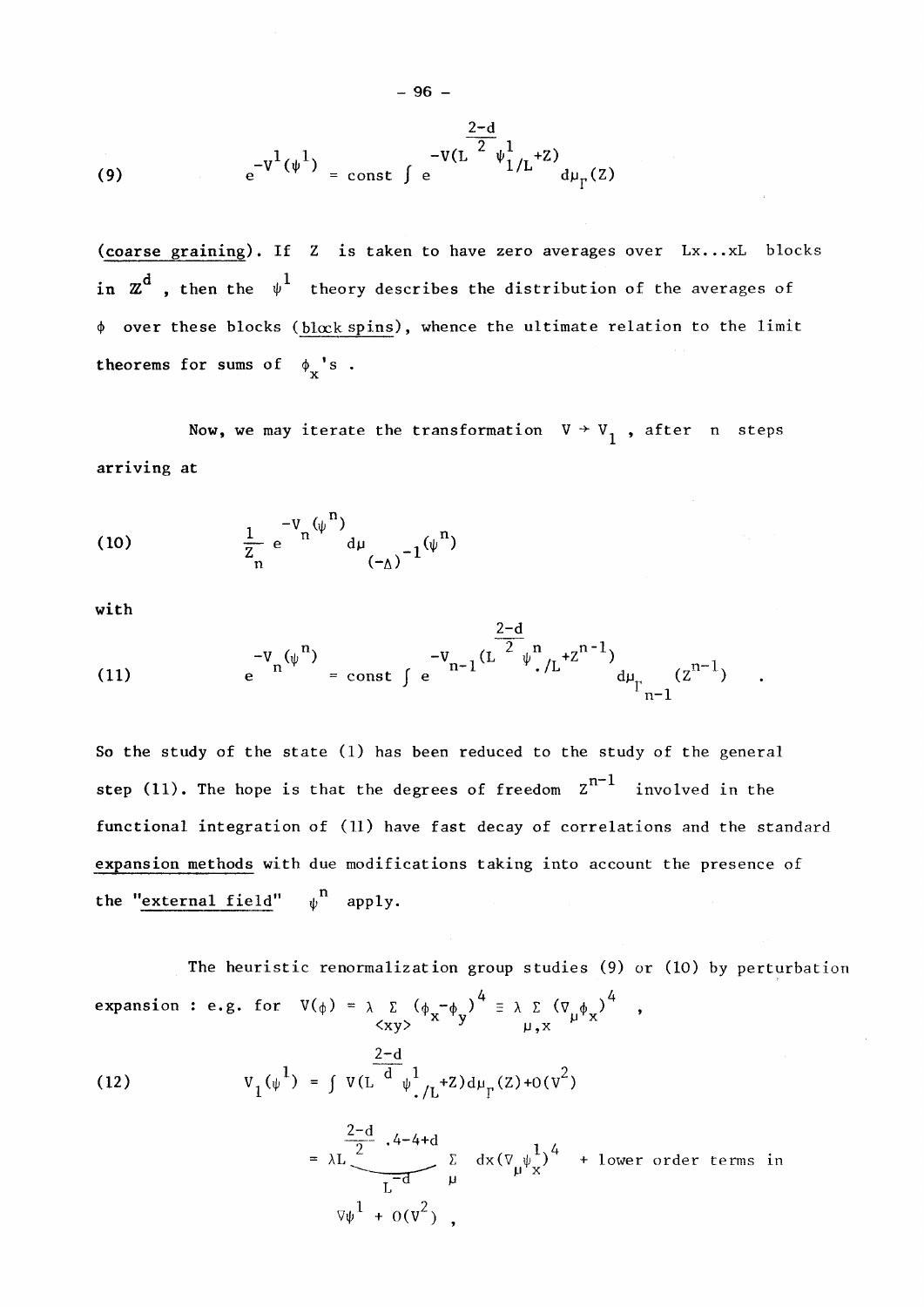so that the net effect is that  $\lambda$  is driven down and we may expect that  $V_n(\nabla\psi) \to O(\lambda)\Sigma \int dx (\nabla_\psi \psi_x)^2$  that is the convergence to a <u>gaussian fixed point</u>.

**For**  $V(\phi) = \lambda \sum \phi_v^T + \frac{1}{2} \mu^2 \sum \phi_v^2$ ,  $\lambda \rightarrow \lambda L^{4-d}$  and we may also  $\mathbf{x} \quad \mathbf{x} \quad \mathbf{x} \quad \mathbf{x} \quad \mathbf{x}$ expect convergence to a gaussian fixed point for  $d > 4$  (at the critical value of  $\mu^2$ ) . Second order computation in  $\lambda$  suggests that this still holds for  $d = 4$ , while for  $d < 4$  the convergence to a non-gaussian fixed point should take place (the second exdex steps the initial execute of small coming from the linear term). It is not difficult to translate the information about the behaviour of  $V_n$ 's into the properties of the correlation functions : in the esse of the convenience to the coveries fixed paint, the courelations :  $^{\circ}$ on long distances approach those of the corresponding gaussian (free) random field (infrared asymptotic freedom). For a non-gaussian fixed point the asympfotics of the correlations is not free.

#### Can we trust the perturbative argument ?

In an attempt to answer this question, let us concentrate for simplicity on **the easiest case of**  $V(\phi) = \lambda \sum (\nabla \phi)^4$ **. It is clear that in (9) the expan 4 the easiest case of V(k)**<br> **4 the easiest case of V(k)** in (11) the expansion of each in (9) the expansion of expansion of each in (9) the expansion of the expansion of the expansion of the expansion of the expansion o *sense* if <u>*v* is</u> of V is small, e.g.

$$
\left|\nabla\phi\right| < O(\left|\log\lambda\right|)
$$

and  $\lambda$  is small. This condition may be violated if  $\nabla \psi^1$  or  $Z$  is large. Take first  $\nabla \psi^{\perp}$  small :

$$
|\nabla \psi^1| < o(|\log \lambda|) .
$$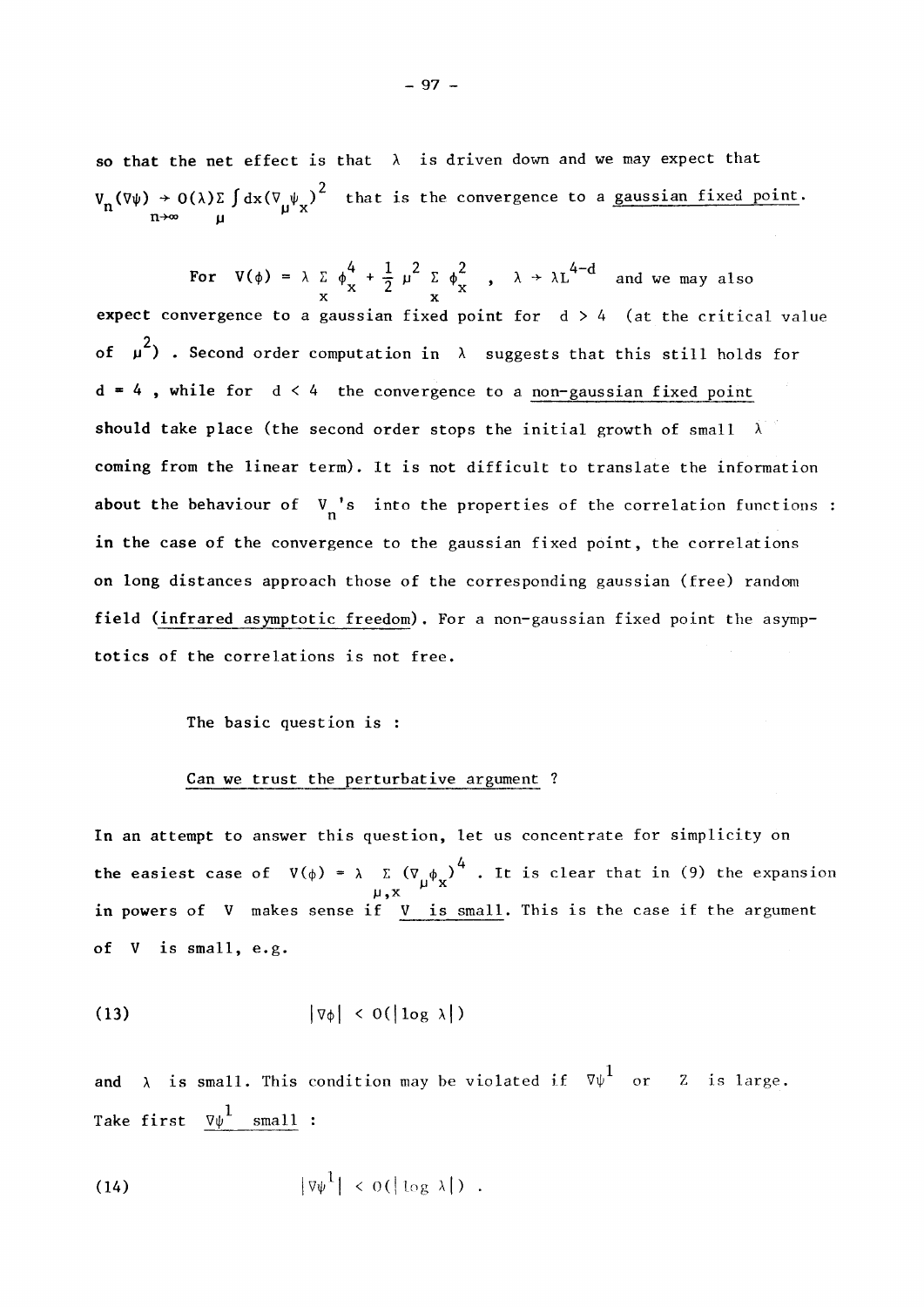The perturbative expansion gives formally

(15) 
$$
v^{1}(\overline{\nu}\psi^{1}) = \sum_{n} \lambda^{n} c_{n}(\overline{\nu}\psi^{1}),
$$

but, as one can easily convince oneself, the right hand side diverges as 4 c  $\sim$  O(n!) for large  $\,$  n : the typical behaviour of large orders of  $\,$   $\lambda\phi^{\top}$ η theory. The reason is that even with  $\nabla \psi^1 = 0$  ,  $\lambda \Sigma (\nabla Z_\nu)^4$  can still be  $\mu$ , x  $\mu$ large in large in VZ . So let us introduce into (9) a characteristic function

(16) 
$$
v_{\chi}^{1}(\overline{\nu}\psi^{1}) = \sum_{n} \lambda^{n} c_{n\chi}(\overline{\nu}\psi^{1})
$$

where the right hand side converges for small  $\lambda$ . The following are the crutial observations :

(17) 
$$
|v^1(\nabla \psi^1) - v^1_\chi(\nabla \psi^1)| \le e^{-O(|\log \lambda|^2)}
$$

due to small  $d\mu_{\Gamma}^{\text{(Z)}}$  probability of large  $\nabla Z$  . This is a very small non-perturbative correction.

**2.** 

(18) 
$$
v_{\chi}^{1}(\nu_{\psi}^{1}) = \sum_{m} \sum_{\substack{x_1 \cdots x_m \\ \mu_1 \cdots \mu_m}} d_{mx}^{\mu_1 x_1 \cdots \mu_m x_m}(\lambda) v_{\mu_1} v_{x_1}^{1} \cdots v_{\mu_m} v_{x_m}^{1}
$$

(which is a reshuffling of (16)) converges so that  $v_y^1(\nabla\psi^1)$  is <u>analytic in</u>  $\lambda$ small v région as well as well as well as well as well as well as well as well as well as well as well as well as well as well as well as well as well as well as well as well as well as well as well as well as well as well side of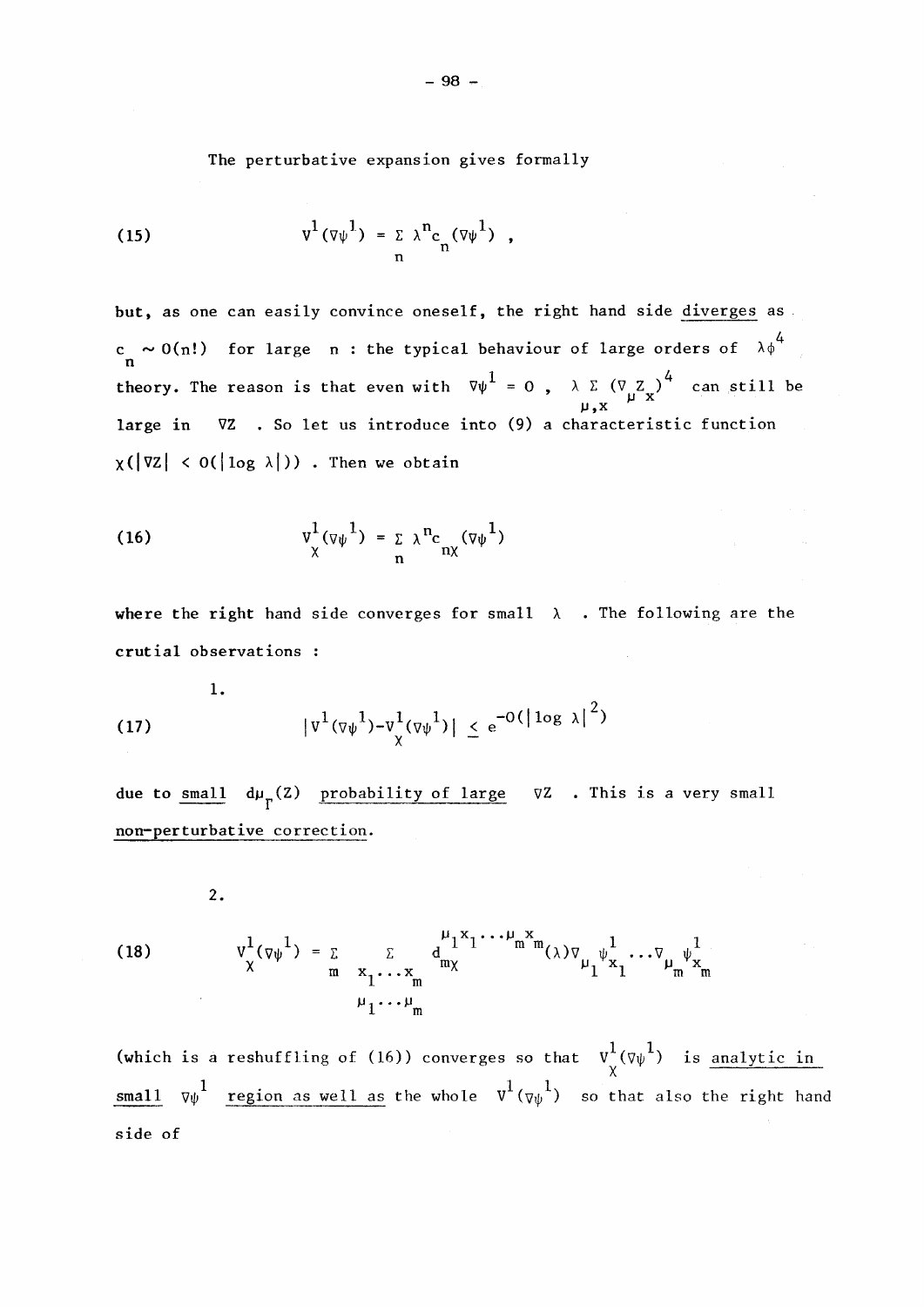$$
v^{1}(\nabla\psi^{1})-v^{1}_{\chi}(\nabla\psi^{1}) = \sum_{m} \sum_{\substack{x_1 \cdots x_m \ m \chi^{1} \ w_1 \cdots \psi_m \ w_m}} d_{1}^{u_{1}x_{1} \cdots \psi_{m}x_{m}}(\lambda) \nabla_{\mu_{1}} \psi^{1}_{x_{1}} \cdots \nabla_{\mu_{m}} \psi^{1}_{x_{m}}
$$

converges with

(20) 
$$
|d_{\text{max}}(x)| < e^{-O(|\log x|^2)} O(|\log x|)^{-m}
$$

by (17) and the Cauchy estimate.

This way we expect  $v^1(\nabla\psi^1)$  to be an analytic functional of  $\nabla\psi^1$ for  $|\nabla \psi^{\perp}| \leq O(|\log \lambda|)$  (but not of  $\lambda$  at  $\lambda = 0$ ) with the Taylor coefficients given by the perturbation theory with small non-perturbative corrections (carrying the whole non-analycity in  $\lambda$ ). In particular  $v^1(\psi^n)$  is essentially  $\int_{\mu}^{\pi} \int_{\mu}^{\pi} dx (\nabla_{\mu} \psi_{\mathbf{x}}^{\dagger})^{\dagger} + O(\lambda) \sum_{\mu} \int dx (\nabla_{\mu} \psi_{\mathbf{x}}^{\dagger})^2$  with  $\lambda_1$  (the effective quartic coupling)  $\approx \lambda L$   $\lambda$ 

In order to iterate this analysis, to show the analyticity of  $V_n(\nabla\psi^n)$ in the small field region  $|\nabla \psi^{n}| \le 0(|\log \lambda_{n}|)$  , we would need e.g. the  $n-1$  $\sum_{n=1}^{\infty}$   $\sum_{\nu=1}^{\infty}$   $\sum_{\nu=1}^{\infty}$   $\sum_{\nu=1}^{\infty}$   $\sum_{\nu=1}^{\infty}$   $\sum_{\nu=1}^{\infty}$   $\sum_{\nu=1}^{\infty}$   $\sum_{\nu=1}^{\infty}$   $\sum_{\nu=1}^{\infty}$   $\sum_{\nu=1}^{\infty}$   $\sum_{\nu=1}^{\infty}$   $\sum_{\nu=1}^{\infty}$   $\sum_{\nu=1}^{\infty}$   $\sum_{\nu=1}^{\infty}$ 

$$
(21) \t |\text{Im } \nabla \psi^{n-1}| < O(|\log \lambda_{n-1}|)
$$

 $n-1$ and to exhibit the small probability of  $v_2$ , the stability bound

(22) 
$$
|e^{-v^{n-1}(\nabla \psi^{n-1})}| \leq e^{\kappa \sum \limits_{\mu} \int dx |\nabla_{\mu} \psi^{n-1}|^2}
$$

with small  $\kappa$  . Both properties will carry over to the next step.

All this analysis has to be done locally in regions of space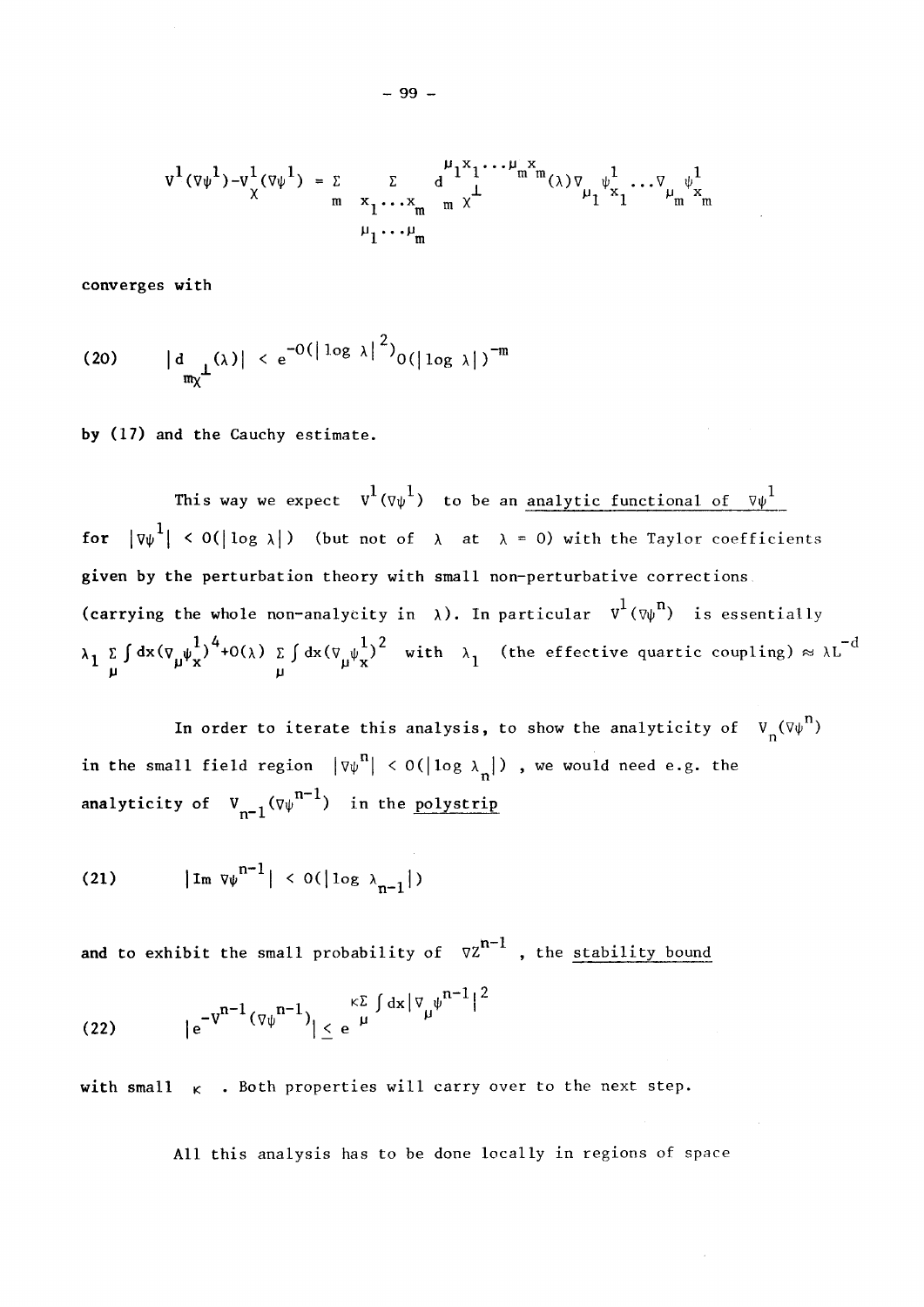(depending on which fields are small-large in a given région) and combined with a cluster expansion exhibiting the approximately local character of the functional integral of (11) due to the exponential decay of  $\Gamma_{n-1}^-$  as well as of the Taylor coefficients  $d_{n-1}$  and  $\alpha$  of V

The result is the convergence of the  $V^{n}(\nabla\psi)$  in the small field **region**  $|\nabla \psi| < O(|\log \lambda_{\mathbf{u}}|)$  to  $O(\lambda) \sum_{\mathbf{u}} \int dx (\nabla_{\mathbf{u}} \psi_{\mathbf{x}})^2$  as well as a geometric convergence of the effective quartic couplings  $\lambda_n$  to zero together with the expansion of the small field region to infinity. Using this analysis one can prove :

Theorem. Let  $V(\phi) = \lambda \sum_{\mu, x} (V_{\mu} \phi_{x})^{4}$  or  $V(\phi) = - \sum 2z \cos \beta^{1/2} \nabla_{\mu} \phi_{x}$  (the latter  $\mu, x$ case corresponds to the dipole gas with fugacity  $\,$  z $\,$  and inverse temperature  $\,$ in the sine-Gordon picture). Let  $\lambda \in \{$   $\{$   $\{$   $\{$   $\{ \} \}$   $\{$   $\}$   $\{$   $\}$   $\{$   $z \}$  with  $Re \lambda$  $z_o$  small,  $d \ge 3$ . Then

- The effective potentials converge to  $\frac{1}{2}(\epsilon_{\infty}-1)\Sigma \int dx (\nabla_{\mu}\psi_{X})^{2}$  (uniformly in 1.  $\mathbf{u}$  the effective potentials converges to  $\mathbf{u}$  (uniformly information in  $\mathbf{u}$ ) (uniformly information in  $\mathbf{u}$ ) (uniformly information in  $\mathbf{u}$ ) (uniformly information in  $\mathbf{u}$ ) (uniformly informatio
- **2.** The thermodynamical limit of the corrélations exists.
- $\frac{\varphi_{\mathbf{x}} \varphi_{\mathbf{y}}}{\cdot}$  -1  $\left(x-y\right)_{\infty}$   $\left(-\wedge\right)^{-1}$   $\infty$  entretted the distribution constant for the **-1 oo oo**   $\frac{xy}{x}$

the dipole gas).

<u>d-2</u> 2  $r/2$  $\epsilon_{\infty}$   $\varphi_{\theta x_1} \cdots \varphi_{\theta x_r}$  for  $\frac{x_i}{1} \frac{y_i}{y_j}$  exists and **->oo <sup>0</sup> <sup>0</sup>** θχ 1 is the free continuum massless field.

5. The perturbation theory in  $\lambda$  is Borel summable (with Tirozzi in preparation) and in z (the Mayer expansion) is convergent.